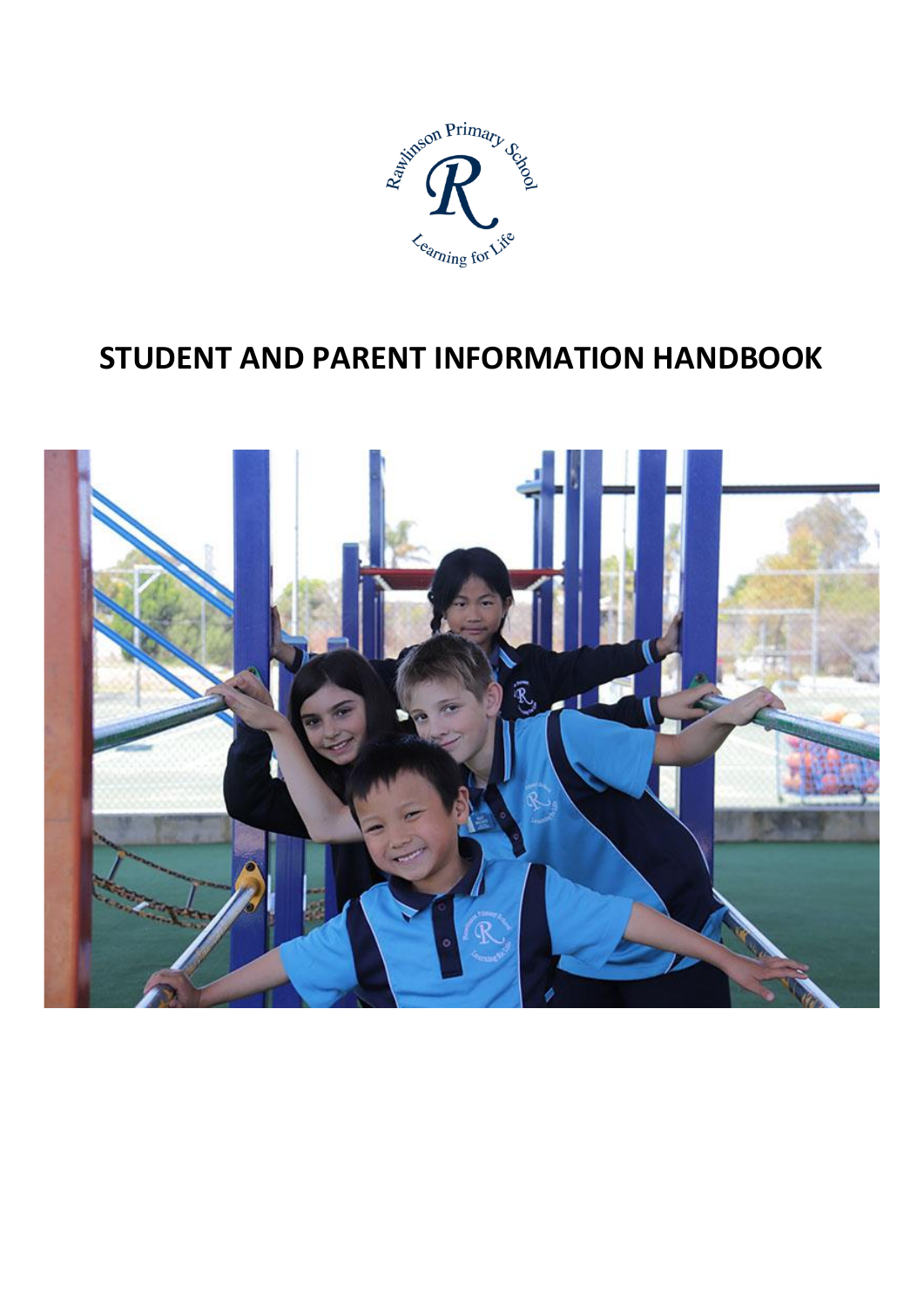#### **CONTENTS**

|                                           | <b>PAGE</b>             |
|-------------------------------------------|-------------------------|
| <b>WELCOME</b>                            | 3                       |
| <b>LOCAL INTAKE AREA</b>                  | 4                       |
| <b>SCHOOL TIMES</b>                       | 5                       |
| <b>ABSENCES</b>                           | 5                       |
| <b>AMBULANCE</b>                          | 5                       |
| <b>ANIMALS ON SCHOOL GROUNDS</b>          | 5                       |
| <b>ALLERGIES</b>                          | 5                       |
| <b>ASSEMBLIES</b>                         | 5                       |
| <b>ASTHMA</b>                             | 6                       |
| <b>BEHAVIOUR MANAGEMENT</b>               | 6                       |
| BICYCLES/SKATEBOARDS/SCOOTERS             | $\overline{\mathbf{z}}$ |
| <b>BOOKLISTS</b>                          | $\overline{\mathbf{z}}$ |
| <b>CANTEEN</b>                            | 8                       |
| <b>CAKES/TREATS POLICY</b>                | 8                       |
| <b>CLASS COMPOSITION</b>                  | 9                       |
| <b>COMMUNITY INVOLVEMENT</b>              | 9                       |
| <b>COMMUNICATING WITH THE SCHOOL</b>      | 10                      |
| <b>CROSSWALK</b>                          | 10                      |
| <b>CURRICULUM</b>                         | 10                      |
| <b>DIARIES</b>                            | 10                      |
| <b>DENTAL THERAPY CLINIC</b>              | 11                      |
| <b>EARLY ARRIVALS</b>                     | 11                      |
| <b>EMERGENCY DETAILS</b>                  | 11                      |
| <b>FACTIONS</b>                           | 11                      |
| <b>HATS</b>                               | 11                      |
| <b>HEAD LICE</b>                          | 12                      |
| <b>HEALTH</b>                             | 12                      |
| <b>HOME HELP</b>                          | 12                      |
| <b>INCLEMENT WEATHER</b>                  | 13                      |
| ILLNESSES/INJURIES DURING SCHOOL HOURS    | 13                      |
| <b>INSTRUMENTAL MUSIC SCHOOL SERVICES</b> | 13                      |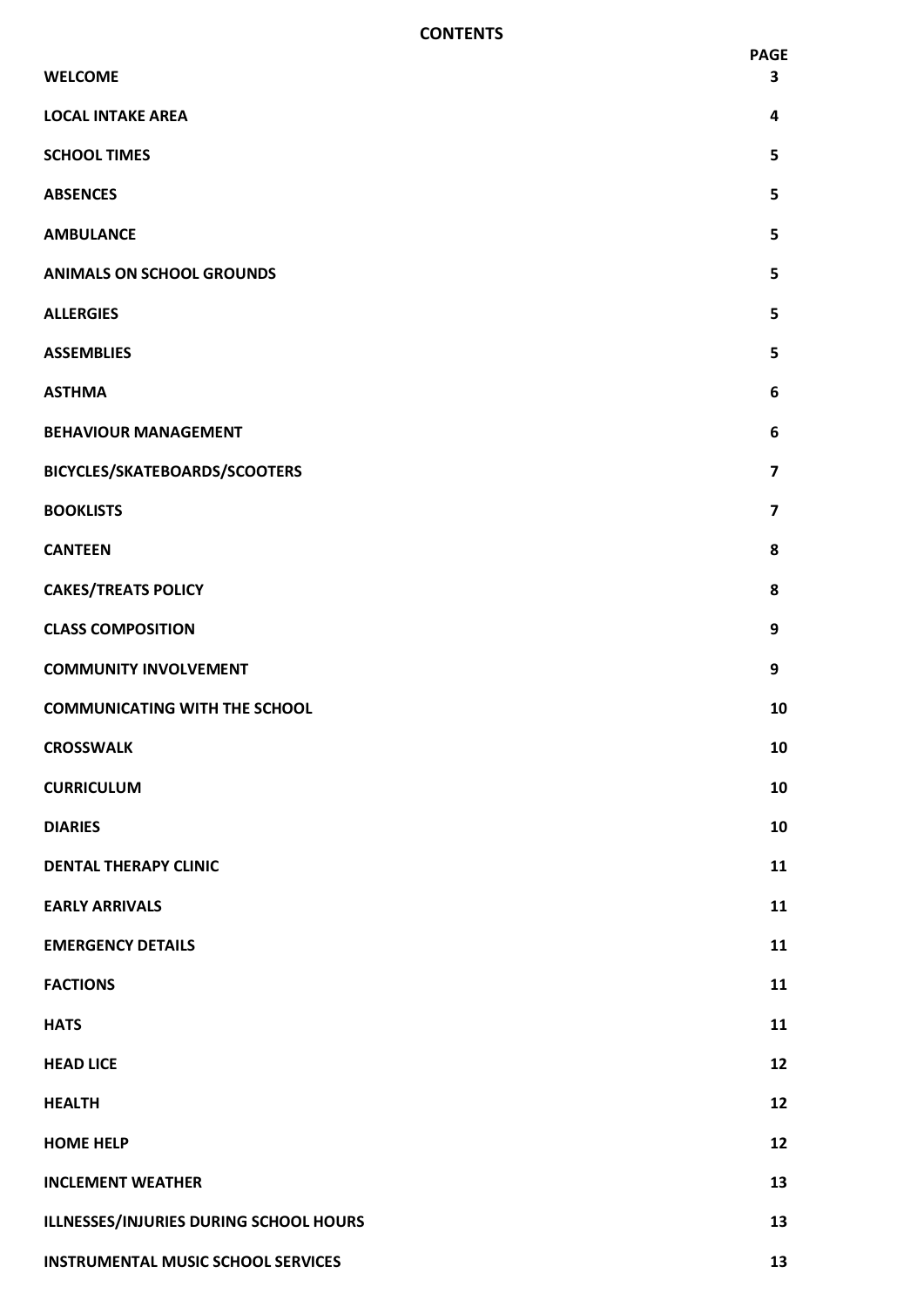| <b>IN-TERM SWIMMING</b>                   | 13 |
|-------------------------------------------|----|
| <b>INTERNET ACCESS</b>                    | 13 |
| <b>LATE ARRIVALS</b>                      | 13 |
| <b>LATE PICK-UPS</b>                      | 14 |
| <b>LEARNING BLOCKS</b>                    | 14 |
| <b>LIBRARY</b>                            | 14 |
| <b>LOST PROPERTY</b>                      | 14 |
| <b>MEDIA CONSENT</b>                      | 14 |
| <b>MEDICATION</b>                         | 15 |
| <b>MOBILE PHONES</b>                      | 15 |
| <b>MONEY MATTERS</b>                      | 16 |
| <b>NEWSLETTERS</b>                        | 16 |
| <b>PARKING</b>                            | 16 |
| <b>PEAC &amp; JET PROGRAMS</b>            | 16 |
| <b>PLAYGROUND DUTY</b>                    | 17 |
| <b>PSYCHOLOGIST</b>                       | 17 |
| Qkr!                                      | 17 |
| <b>PUPIL FREE DAYS</b>                    | 17 |
| <b>SCHOOL HEALTH DELIVERY SERVICE</b>     | 17 |
| <b>SCHOOL PHOTOS</b>                      | 18 |
| SENSITIVE/CONFIDENTIAL INFORMATION        | 18 |
| SIGNING STUDENTS OUT DURING SCHOOL HOURS  | 18 |
| <b>SKOOLBAG APP</b>                       | 18 |
| <b>SPORTS CARNIVALS</b>                   | 19 |
| <b>UNEXPLAINED ABSENCES SMS MESSAGING</b> | 19 |
| <b>UNIFORMS</b>                           | 20 |
| <b>VISITORS DURING SCHOOL HOURS</b>       | 20 |
| <b>VOLUNTARY CONTRIBUTIONS</b>            | 20 |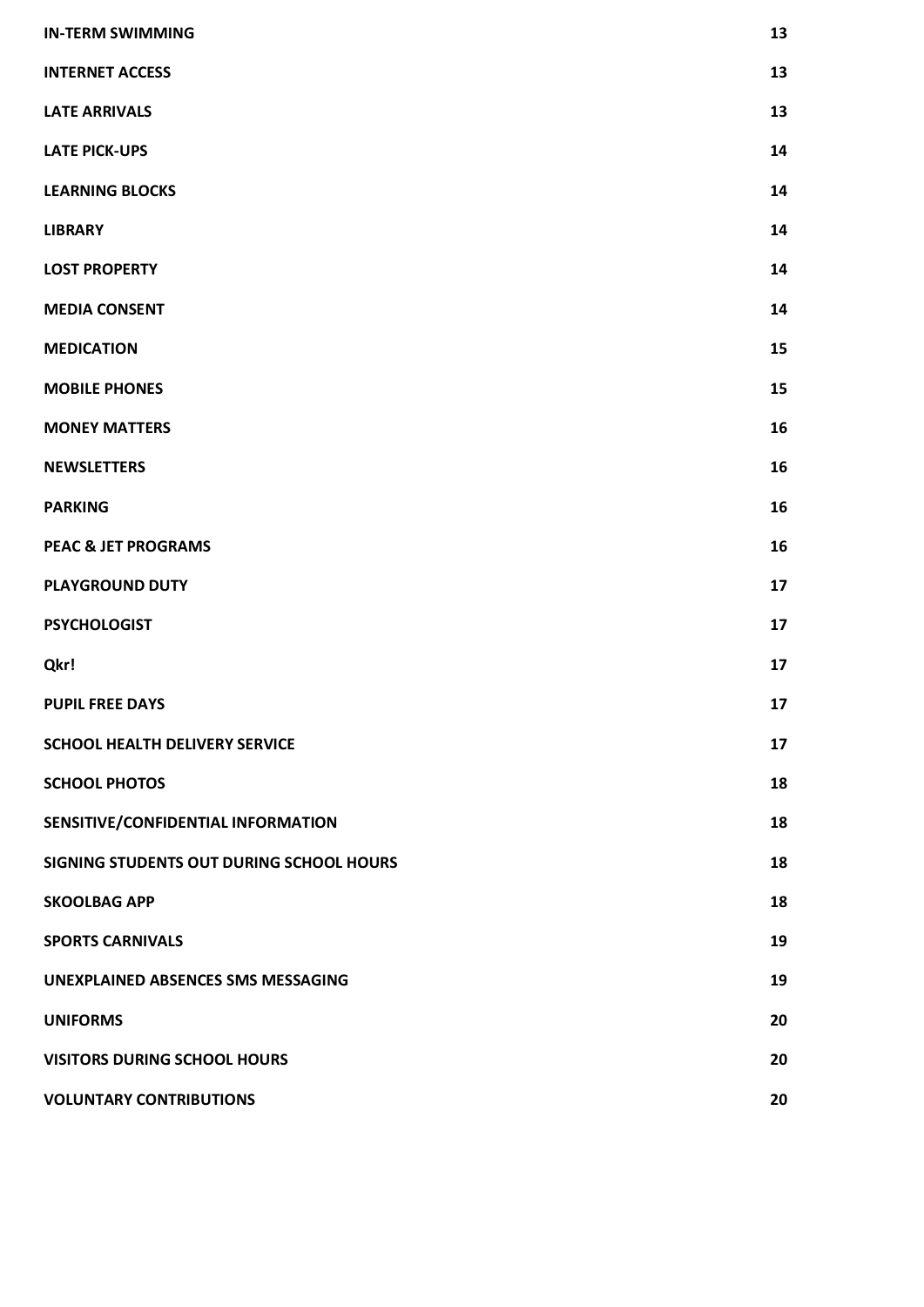#### **WELCOME**

Welcome to Rawlinson Primary School.

We are a vibrant school catering for students from Kindergarten to Year 6 in the North Metropolitan Education Region. Since opening we have developed a tradition of providing students with a caring, inclusive learning environment. Each and every staff member at our school supports our students socially and academically, with an emphasis on building a strong connection with family and community. Our staff focus on best possible teaching practices using the Western Australian Curriculum and regularly undertake Professional Learning in order to constantly maintain a high standard.

Our stable enrolment figure of 415 students reflects a multicultural and diverse community, with 46 separate nationalities, all of who are actively celebrated throughout our school. We offer specialist programmes in Music, ICT, LOTE Indonesian and Physical Education and provide a Kitchen Garden, which the students utilise for a variety of lessons, not just enjoying the yummy produce.

Rawlinson students and staff work in modern and comfortable classrooms, surrounded by natural bushland that provides a gentle and calm setting for learning and play. Our school boasts two adventure playgrounds, a large Sandpit and Bike Track for our most junior students and a large sports oval with a Fitness Track for our senior students. Our Kindy and Pre-Primary area is safely fenced off and also houses a Butterfly Garden, made by the students.

A strong sense of community has developed and is driven by our dedicated Parents and Citizens' committee which was active prior to the school opening and supported by a well informed and energetic School Council. We have an accredited healthy Canteen offering a culturally sensitive menu.

Our highly professional, innovative and dedicated staff ensure that your child's needs are met in a caring and safe environment. We have a strong emphasis on community participation, celebrating our students' achievements both in and out of school. We are also a Sustainable and Water Wise accredited school. We are all proud to be part of the Rawlinson School community.

Our motto is "Learning for Life" and we are proud to be a Government School.

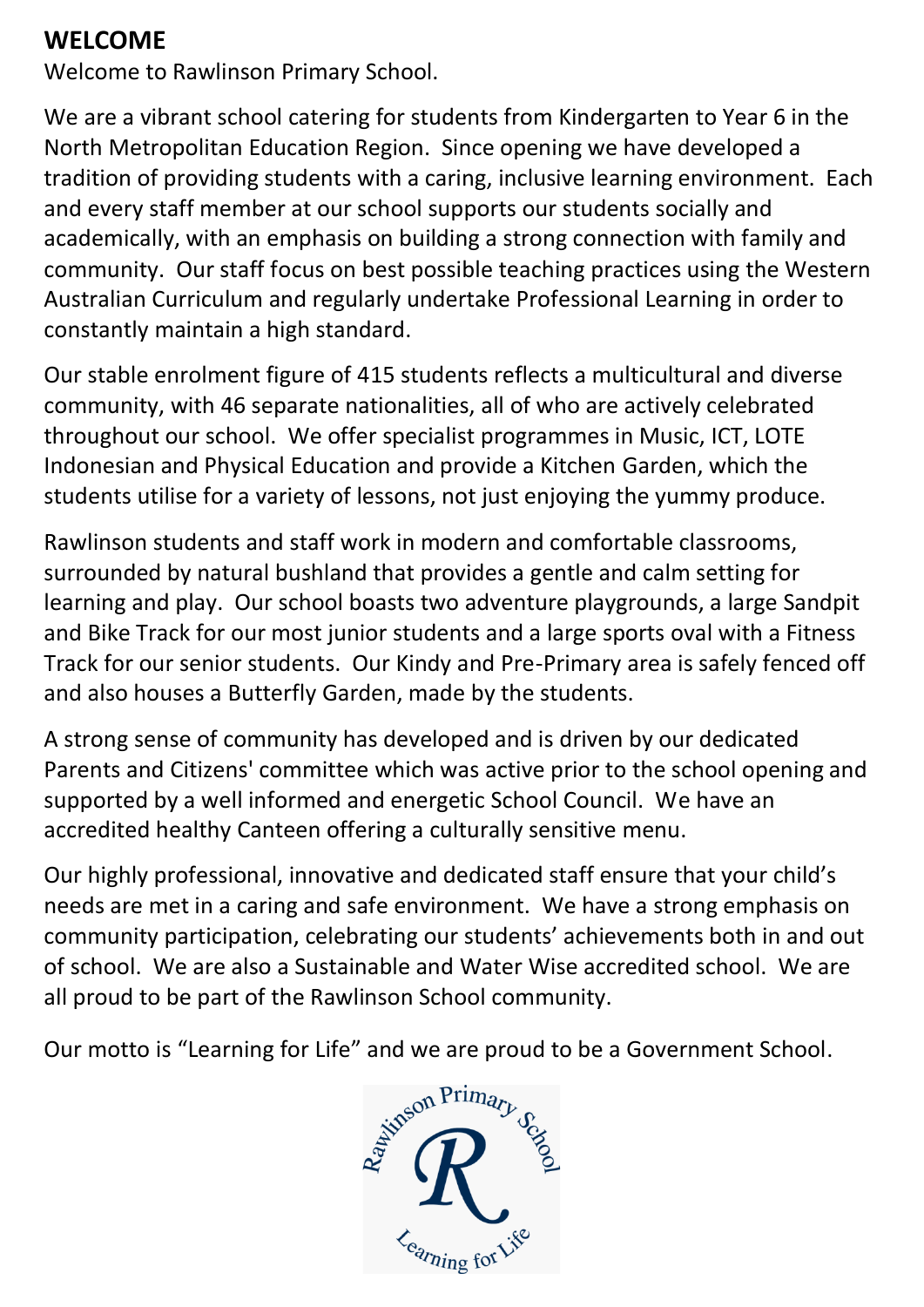### **LOCAL INTAKE AREA**

If you live within the boundaries shown below in black, you are entitled to enrol at our school for Pre-Primary – Year 6. Kindergarten is dependent on spaces being available. We welcome your enquiry.



#### **SCHOOL TIMES**

| 8.50am             | <b>SCHOOL STARTS</b>   |
|--------------------|------------------------|
| 11.00am            | <b>LUNCH STARTS</b>    |
| 11.40am            | <b>LUNCH FINISHES</b>  |
| 1.40 <sub>pm</sub> | <b>RECESS STARTS</b>   |
| 2.00 <sub>pm</sub> | <b>RECESS FINISHES</b> |
| 3.00pm             | <b>SCHOOL FINISHES</b> |

In collaboration with staff, parents, P & C and the North Metropolitan Regional Education Office a decision was made to have an early lunch and later recess based on student concentration and maximising lesson times.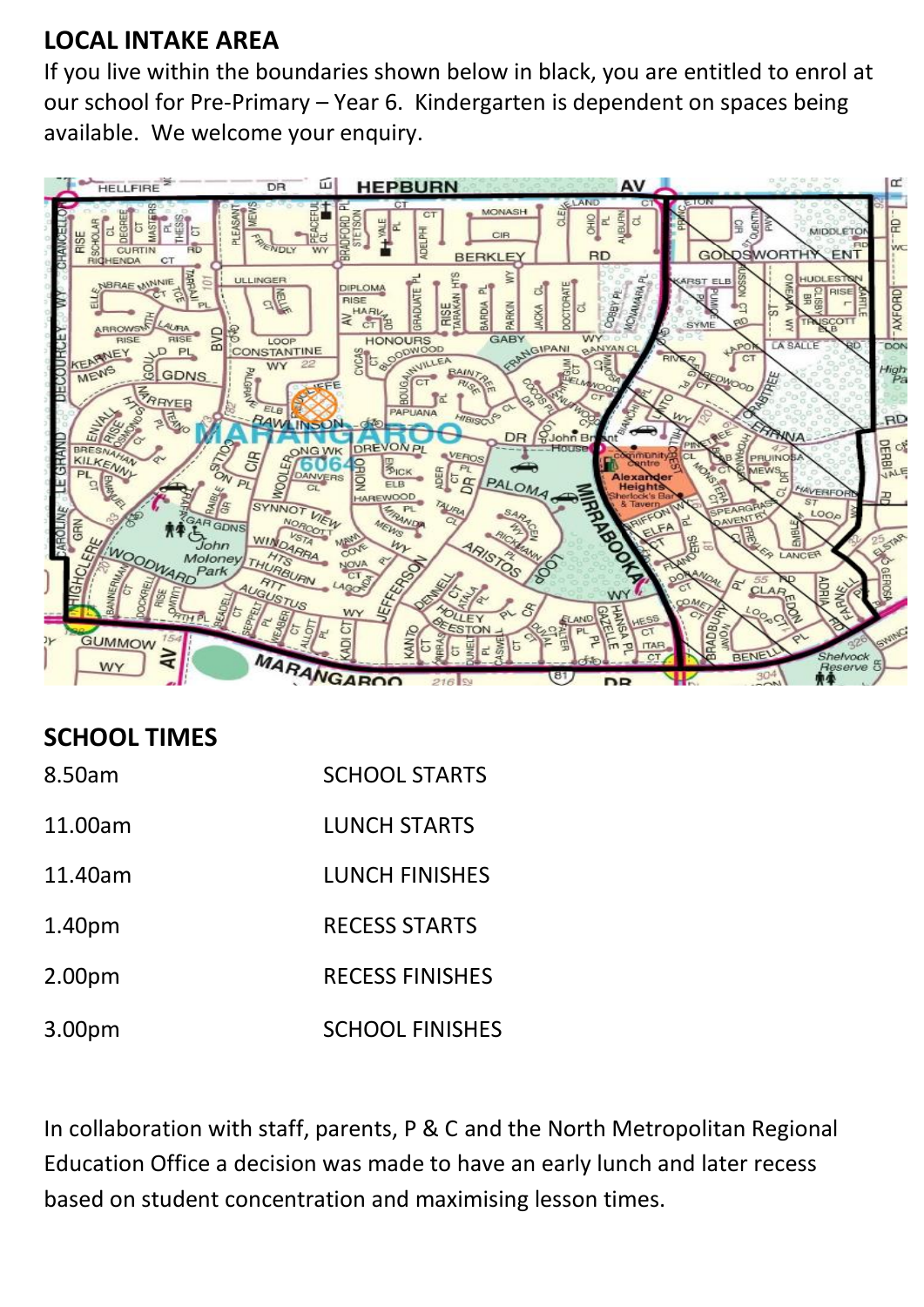#### **ABSENCES**

If your child is sick, has an urgent family matter or unable to attend due to an appointment, please either call the office on 9345 6500 to notify the school, complete the absence form on the website, Skoolbag app, reply to the text or send a note as soon as your child returns to school. Extended illnesses may require a Medical Certificate. *It is Education Department policy that parents supply a reason for each and every absence.* All holidays outside of normal school holiday dates need a written note including the name, dates and your child/s class. Parents are reminded that extended absences due to family holidays may impact on the teacher's ability to accurately report on student progress and achievement. In line with the Education Department Attendance policy, parents are asked to arrange family holidays during normal vacation time. In addition, students should not be absent due to special occasions such as birthdays etc.

#### **AMBULANCE**

If there is a medical emergency at school requiring an ambulance be called, parents or guardians are expected to pay the costs in full to St John's Ambulance. Parents need to ensure that contact details are updated regularly so that we can work in liaison with you in emergencies.

### **ANIMALS ON SCHOOL GROUNDS**

In accordance with DOE Policy, animals are not permitted on school grounds, including the oval. This also applies to dogs on leashes. Those families walking to school with their dogs are asked to remain outside the grounds. If your child wishes to bring a pet for news, please check with Administration before bringing the animal to the school. This is for health and safety reasons.

### **ALLERGIES**

Parents are asked to ensure that all current information regarding allergies and conditions which require emergency care and procedures is provided to the front office staff for inclusion in the school's records. If required, an emergency care plan, which includes a photo, will be developed for these children, with consultation between families, doctors and the school. Any necessary medication needs to be supplied to the school to keep on the premises in case of emergencies.

#### **ASSEMBLIES**

Assemblies are held in the Undercover Area at 8.50am Monday mornings, alternating between general assemblies, and Positive Behaviour Support Assemblies. Approximately every second Thursday we also hold class assemblies where students perform their assembly items. Parents and family are welcome to attend both assemblies. The dates are available on Skoolbag, and the website.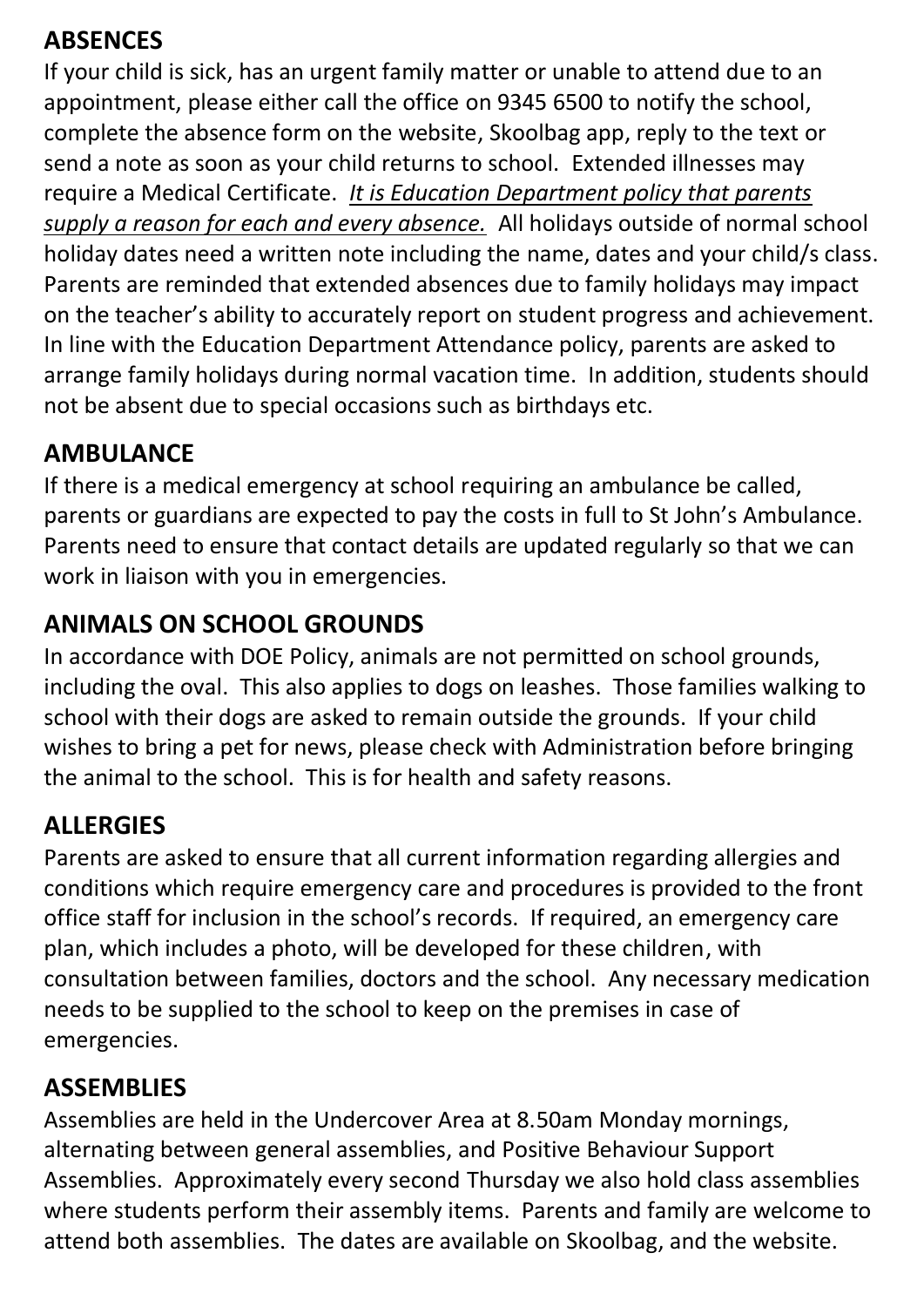#### **ASTHMA**

Rawlinson Primary is an 'Asthma Aware' school. If your child needs a puffer at school an emergency care plan, which includes a photo, will be developed for these children, with consultation between families, doctors and the school. We will then ask you to supply a spacer and puffer to be kept at school.

#### **BEHAVIOUR MANAGEMENT**

Positive Behaviour Support (PBS) aims to improve mindfulness in students. This will assist in developing consideration and understanding for the feelings, rights and property of others and tolerance of other people and their differences; respect for the staff, adults, students and others as required for the fair and safe running of this school. A clear understanding of the expectations held by the school will prepare our students with lifelong skills.

#### *At Rawlinson Primary School we are:*

### **Respectful Responsible Ready**

Rawlinson Primary School has a Behaviour Management Policy that is available on request from Administration.

PBS follows a school wide matrix of expectations and behaviours that we explicitly teach all students from K-6. A specific behaviour is targeted from our matrix every fortnight with a 20-minute lesson that is prepared for you by our PBS committee. Our matrix is displayed in every learning area around the school.

One of the key aspects of PBS is using the common language found on the matrix that encourages the students to understand, develop and exhibit the desired behaviours more frequently. Through PBS we acknowledge these behaviours by giving out the Rawlinson tokens.

The tokens are collected and correspond to each student's "points" they accumulate on Class DoJo. Each class also has a "Class Token Box". The student that receives the token/point can choose to award the point to themselves or contribute to the class total in the box.

Once the student/class reach a certain number of points the individual or class are able to choose an activity from a list. Rawlinson Primary School has a Behaviour Management Policy that is available on request from Administration. Students that exhibit highly undesirable behaviours that exhaust all Classroom Management Strategies and anything that is physical are to be referred to administration.

*PHYSICAL AND EMOTIONAL BULLYING WILL HAVE ZERO TOLERANCE* Our aim is to create an environment where everybody is happy, where selfesteem, emotional and physical wellbeing are seen to be of high importance. Staff, students and parents need to feel content, worthwhile and with everybody respecting themselves, others and the environment.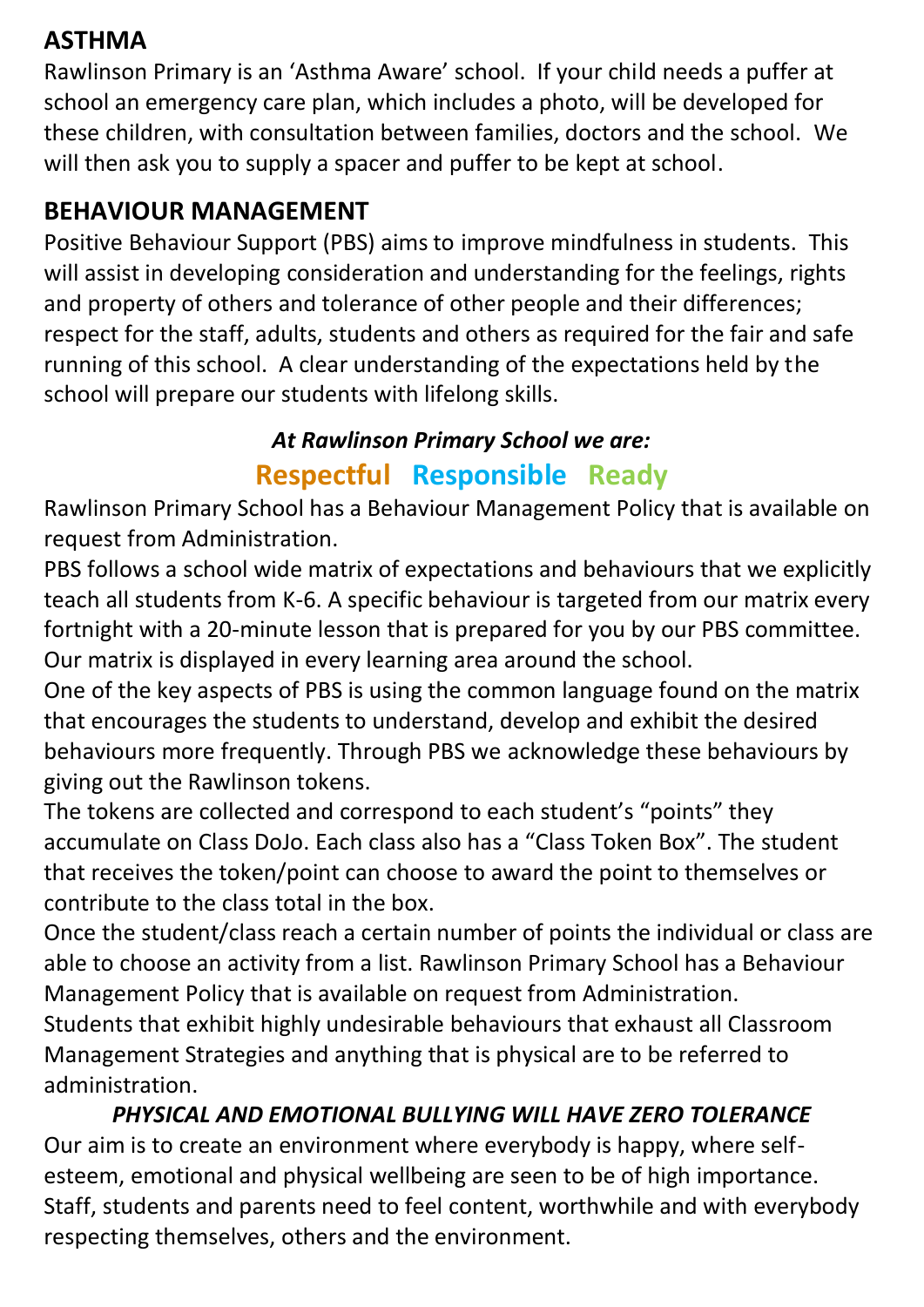|  | <b>RPBS Expectations Matrix</b> |  |
|--|---------------------------------|--|
|--|---------------------------------|--|

|                       | <b>RESPECTFUL</b>                                                                                                                                                                                                                                                                                                      | <b>RESPONSIBLE</b>                                                                                                                                                                                                                                                                        | <b>READY</b>                                                                                                                                                                                                                                   |
|-----------------------|------------------------------------------------------------------------------------------------------------------------------------------------------------------------------------------------------------------------------------------------------------------------------------------------------------------------|-------------------------------------------------------------------------------------------------------------------------------------------------------------------------------------------------------------------------------------------------------------------------------------------|------------------------------------------------------------------------------------------------------------------------------------------------------------------------------------------------------------------------------------------------|
| <b>LEARNING AREAS</b> | We are respectful when we:<br>. Wait our turn to speak<br>• Listen actively to others<br>• Promptly follow instructions and<br>rules<br>• Use manners and speak kindly<br>• Use equipment appropriately<br>· Allow others to learn<br>• Respect other people's personal<br>space<br>. Quietly move around school areas | We are responsible when we:<br>• Are at school every day on<br>time<br>• Take ownership of our actions<br>• Are honest<br>• Make safe choices<br>• Listen to and look after our<br>body<br>• Walk quietly around the<br>school<br>• Look after all equipment<br>• Tidy up after ourselves | We are ready to learn when<br>we:<br>Ask for help when required<br>$\bullet$ Set goals<br>• Accept and learn from<br>mistakes<br>• Persevere with challenges<br>• Fully participate<br>• Have a positive attitude<br>• Are brave and have a go |
| <b>SCHOOL GROUNDS</b> | • Respect our own privacy and the<br>privacy of others<br>• Share games and take turns<br>• Care for the environment<br>• Wear our school uniform with<br>pride                                                                                                                                                        | • Play in the correct areas at the<br>correct times<br>• Report unsafe behaviour<br>• Visit the toilet at the<br>appropriate times<br>• Use the toilets appropriately<br>• Sit down to eat                                                                                                | • Celebrate the success of<br><i>others</i><br>• Be team players<br>• Try to solve problems<br>independently                                                                                                                                   |
| <b>COMMUNITY</b>      | • Follow expectations of the places<br>you visit<br>• Speak appropriately to others<br>• Accept and celebrate diversity<br>• Put rubbish in the bin                                                                                                                                                                    | • See a need and find a solution<br>• Help and assist others<br>• Use crosswalks<br>• Behave safely in carparks                                                                                                                                                                           | • Accept the rights and<br>opinions of others<br>• Are flexible and patient<br>• Are organised for school<br>• Are resilient                                                                                                                   |

### **BICYCLES/SKATEBOARDS/SCOOTERS**

Whilst every precaution is taken, we cannot accept responsibility for the security of bicycles, skateboards or scooters at school. Children riding to school should ensure that their mode of transport and helmet are secured with a padlock and chain in the bike racks. In the interests of safety, bikes, skateboards, scooters and ripsticks are not to be ridden in the school grounds. Please walk bikes etc across the road at the attended crosswalk. NOTE: BICYCLE HELMETS ARE COMPULSORY!

#### **BOOKLISTS**

Our School Resource lists are issued to students at the end of each year for the following year. They are also available from the office and on our website <http://www.rawlinsonps.wa.edu.au/OtherForms.html> at any time. Items can be purchased online through the Campion website using the school code supplied. The items are then delivered directly to your nominated address. This is the recommended option for purchasing as the store is *extremely* busy at the beginning of the year. If you enrol later in the school year you can just take the list to Campion and they will fill the order while you wait.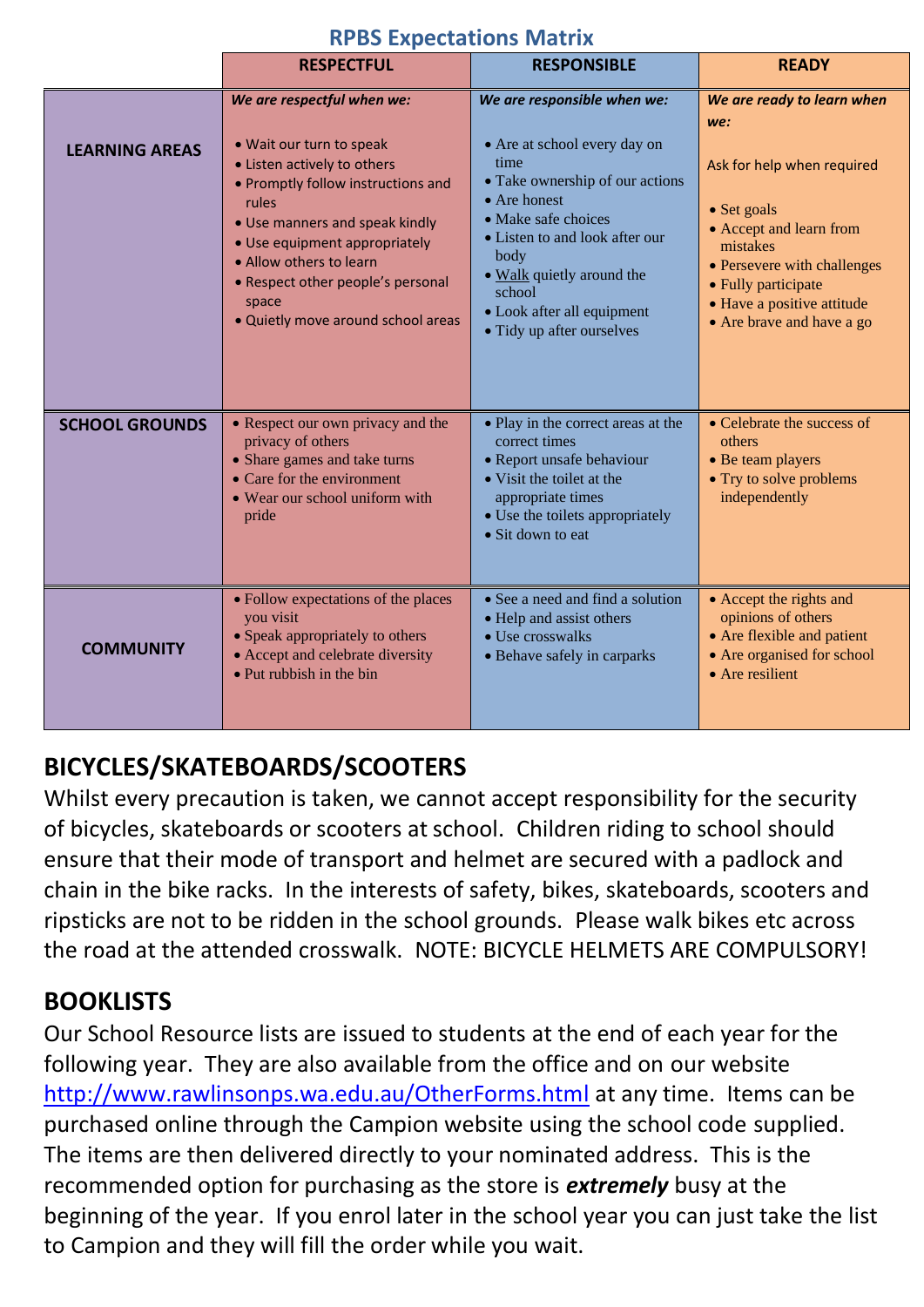#### **CANTEEN**

The canteen is open Tuesday to Friday for pre-ordered recess and lunch, with ice creams, and drinks for sale after lunch. Menus are sent home to families and copies are available from the front office, as well as on our website and Skoolbag. You can now also order using the app Qkr!, which you download for free on your own device. Once set up with your credit/debit card details you can order securely and the full menu is included in the app. Orders via QKR! need to be placed before 7.30am, to accommodate our early lunchtime.



Our canteen conforms to the WA Government's healthy food requirement, commonly known as the 'Traffic Light System'. These standards require that 75% of foods are in the **Green** category. 25% of the options can be **Amber** foods and **Red** food and drinks are off the menu.

Lunch bags are available at the Canteen at 10 bags for 50c, your order must be placed in the bag with the money. Please make sure to include your child's name and room number.

In the event that your child becomes ill before lunch requiring that they go home, refunds cannot be provided as lunches are pre-made, however you are welcome to collect the meal and take it home with you.

Volunteers are always needed, please contact the canteen if you are able to assist. You can also call the canteen either via the school or on their direct line on 0416 198 479, however please remember their busiest times are first thing in the morning, lunchtime and recess.

### **CAKES/TREATS POLICY**

We understand that some students would like to celebrate their birthday with friends at school. If you wish to bring in treats to share as a celebration please ensure they are individual, as the teacher does not have time to slice and serve cakes, also nothing that needs to be heated. Please try to keep foods as healthy as possible and **do not** bring lollies or chocolates. Suggestions are: fruit/vegetable platters, jelly cups, fruit juice icy poles (already frozen), custard cups, fruit muffins, mini yoghurts, popcorn, fruit/muesli bars, individual frozen yoghurts and pikelets. Please complete the Birthday/Celebration Cakes & Treats form, available at the office and on the website. Please ensure you complete the ingredients list (you may cut off and staple the ingredients list from the packaging) and bring the form and treats to the office on the day you would like them handed out. Staff will check the class for allergies and alert the teacher to ask parents of affected children if necessary. The food will be distributed at the end of the day.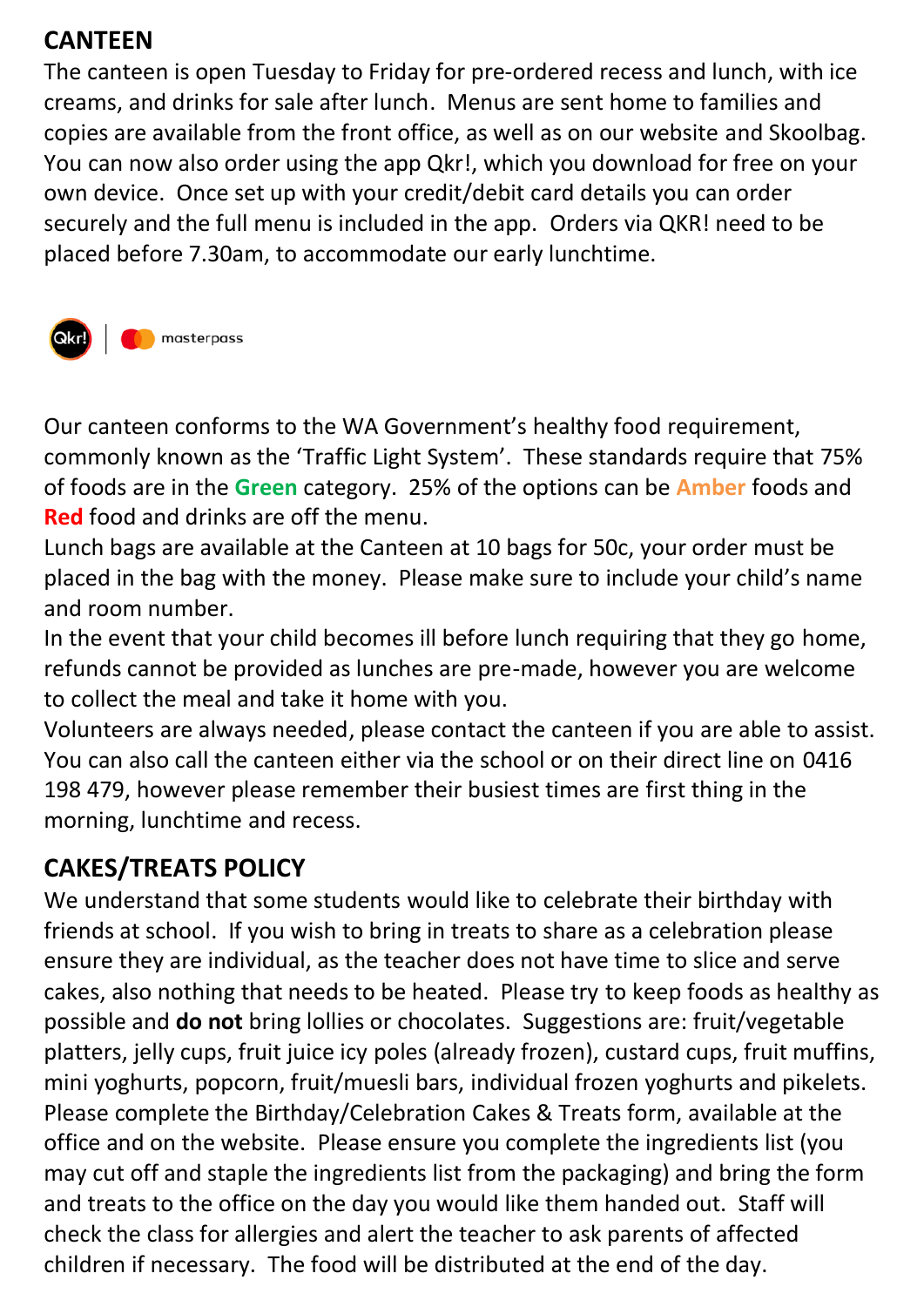### **CLASS COMPOSITION**

All students at Rawlinson Primary have access to quality education from our extremely committed and professional staff. Classes are created with due thought given to the placement of EVERY child. Many considerations are taken into account; learning styles, academic strengths, social and emotional factors, gender balance and learning support requirements. Whilst all staff are involved in the class placement process, placements are ultimately the responsibility of school administration. If you have concerns please address them with the Principal.

### **COMMUNITY INVOLVEMENT**

#### **P. & C. Association**

The Committee gives parents and community members the opportunity to express their views, concerns and ask questions regarding their child's overall education in an informal and friendly environment. Meetings are held regularly and advertised in the newsletter and on our website. We have an enthusiastic hardworking group of parents; please feel free to join us with your valuable input. We really appreciate any assistance you can provide with Fundraising events; including donations for raffles, Scholastic Book Club ordering/distribution, School Banking support and assistance in the Uniform Shop. Sometimes all we need is ½ an hour of your time!

#### **SCHOOL COUNCIL**

The School Council is a formally constituted group made up of parents, staff and community members together with the Principal who share a role in shaping priorities and general directions for the school. Please contact the School Principal if you have an interest.

#### **VOLUNTEERS**

We value the assistance provided by families, caregivers and community members. Whether helping to supervise on excursions, coaching in sports activities or being on parent roster etc, there are many ways that people can provide us with much appreciated support. Please ask your child's teacher or enquire at the office.

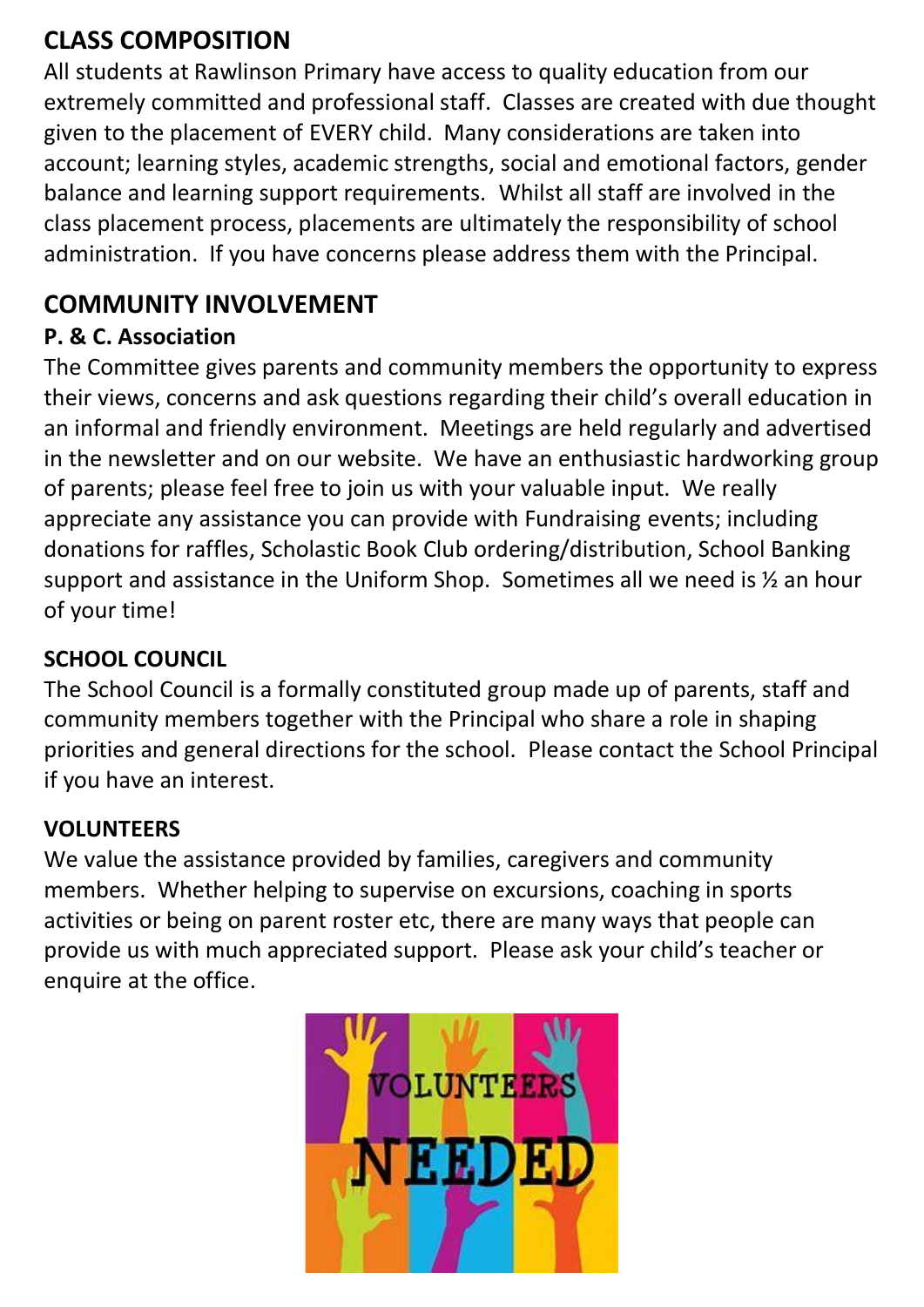### **COMMUNICATING WITH THE SCHOOL**

There are many options for contacting the school and one of our aims is to make it easy for you to always have lines of communication with us. You can report absences and contact us via the website, sms and the Skoolbag app, ask for appointments etc. with the teacher via the diary or contact us over the phone. Phone messages will be emailed to teachers whilst they are teaching. We ask that if you have complaints or issues, please contact us at your earliest convenience, as often after some discussion issues are usually easily resolved.

| <b>Rawlinson Primary School</b> | Phone: (08)9345 6500                                                       |
|---------------------------------|----------------------------------------------------------------------------|
| 27 Rawlinson Drive              | MARANGAROO WA 6064                                                         |
|                                 | Email: Rawlinson.ps@education.wa.edu.au Website: www.rawlinsonps.wa.edu.au |

#### **Our office hours are 8.15am – 3.30pm, Monday to Friday during school terms.**

#### **CROSSWALK**

Our school has a Police Traffic Warden in charge of the crossing on Rawlinson Drive. They have responsibility for **all** people using the crossing and have the power to instruct people in the general area around the crossing. They are able to direct traffic and report safety issues to the police. The attendant is employed by the WA Police Force and has all of the necessary requirements to work safely around children. Please unsure pedestrians to and from the school use the crossing correctly and sensibly. If you are driving, please obey the flags and allow our students to cross safely, whilst also observing the 40km an hour speed limit around our school boundaries.

#### **CURRICULUM**

The implementation of the curriculum is based on the principles embodied in the West Australian Curriculum, which is implemented in all schools. It is based on the learning areas of English, Mathematics, Science, HASS, Language (Languages Other Than English), The Arts, and Health and Physical Education.

#### **DIARIES**

Diaries are issued to all students at the start of the school year. They are a very useful tool, full of helpful information about the school and term dates and can be used as a form of communication both for teachers and parents, as well as to teach your child responsibility in making sure they have it every day and do not lose it. Please remind your child to bring their diaries and check for communication from the teacher regularly. If your child loses their diary please ask at the office for another, however there a VERY limited spares available. If none are available, please purchase a small diary from elsewhere.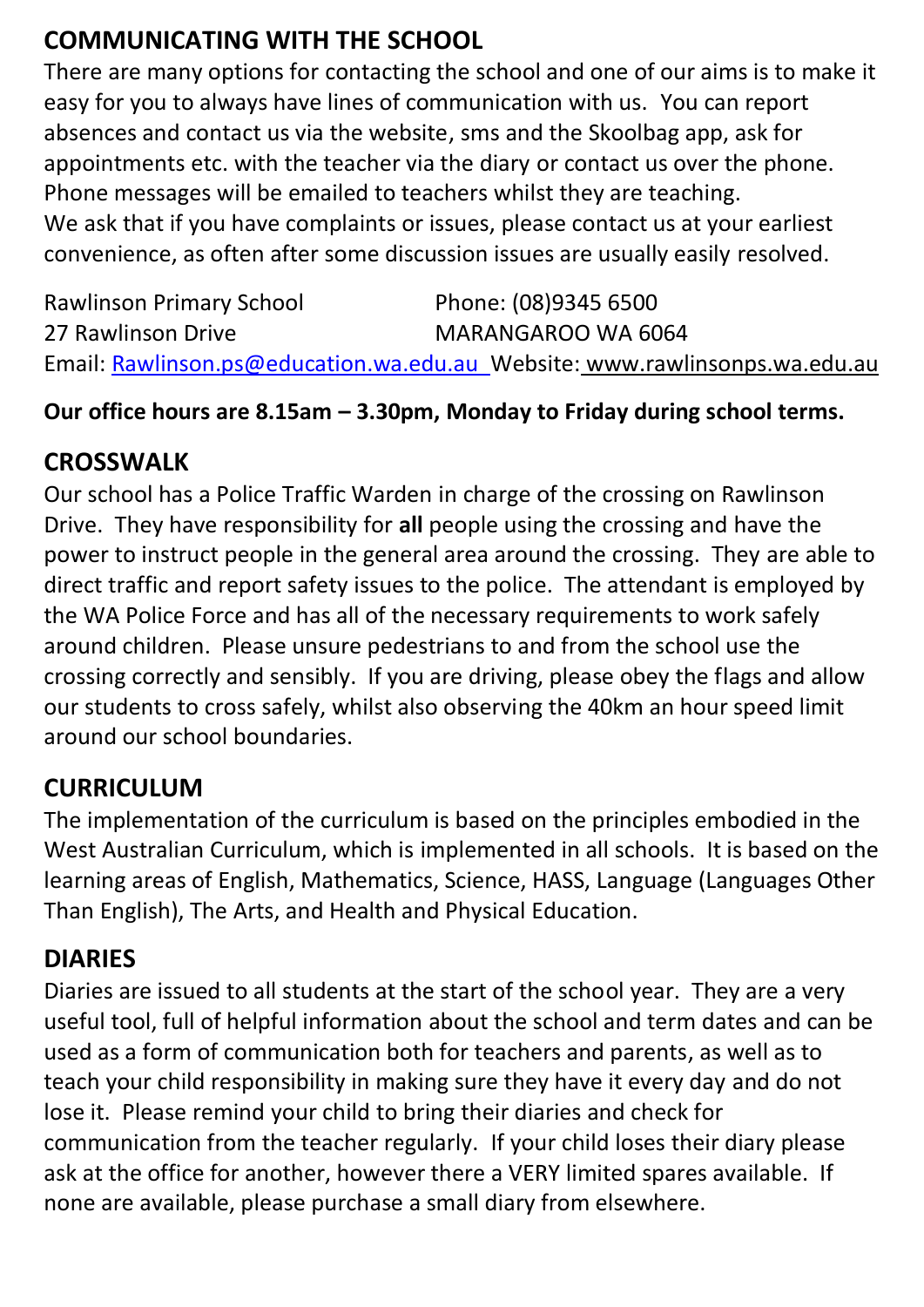### **DENTAL THERAPY CLINIC**

The School Dental Services provides free on-going preventative and general dental care to Pre-Primary to Year 11 students in Western Australia. Students at our school can access treatment through the Carnaby Rise Dental Therapy Centre in Landsdale. Parents need to complete an enrolment form, which is available through the school office or by contacting the centre directly on 6401 8111. The centre will follow up on further check-ups and assist with emergency appointments if necessary.

### **EARLY ARRIVALS**

Early arrival is a problem as we do not know your child is here. Any child arriving before 8.20am will be asked to go and sit in the undercover area. They will not be allowed to wander around the school or to play, until 8.30am when other students begin to arrive.



#### **EMERGENCY DETAILS**

Parents should ensure that emergency contact numbers are up to date. It is suggested that three emergency numbers be provided. It is the parent/caregiver's responsibility to advise the school of any changes to these numbers that occur during the year. A student update form will be sent out in Term 1. Please ensure any changes to your contact details are made and these forms are signed and returned to the school even if there are no changes to your child's details. Details can be changed at any time on the website, Skoolbag app, by phone, in your child's diary or at the office.

#### **FACTIONS**

Rawlinson Primary School Factions are named in the Noongar language for the birds that they represent:

Dermokalitj – Red (Scarlet Robin), Waalitj – Yellow (Wedge-Tailed Eagle), Jida – Blue (Superb Fairy Wren) and Toonyart – Green (Ringneck Parrot).

Your child will be placed in a faction after enrolment is complete, as selected by a computer programme. Siblings are grouped together in the same faction and will remain in that faction whilst attending Rawlinson. Students are encouraged to wear their faction shirts for Phys Ed and Sport Carnival days.

#### **HATS – NO HAT, NO PLAY**

Students will not be permitted in the sun without wearing a hat all year round. Those without hats will be supervised as they are required to remain under the verandahs during recess, lunch and Phys Ed.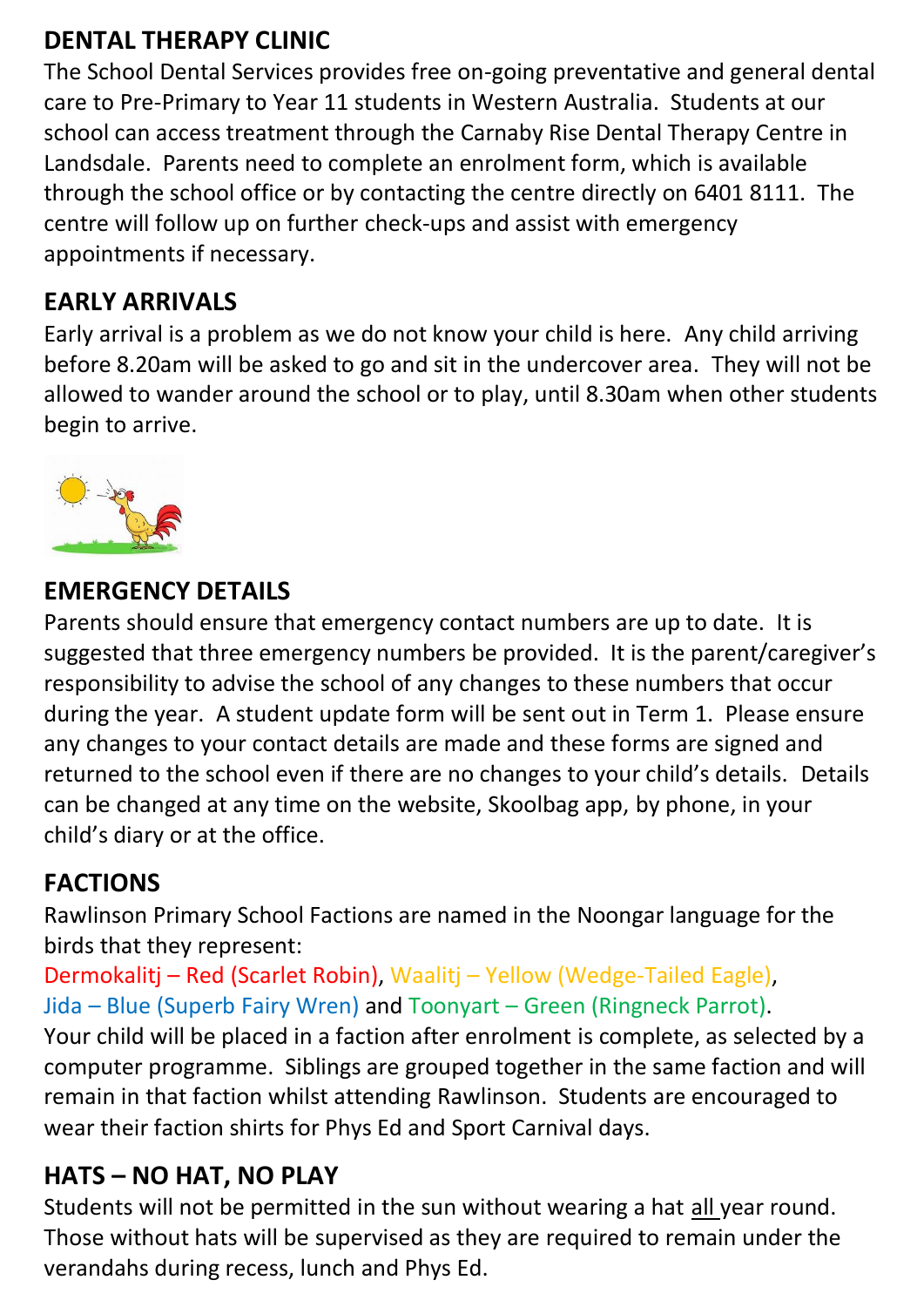### **HEAD LICE**

Parents are advised that should their child be found to have live head lice during the school day they will be asked to collect their child. Children may return to school once treatment has occurred and there are no remaining live lice. Unless all eggs have been removed from the hair a reinfestation can occur.

If lice are found, all parents with children in that class will be notified via a class note, to allow preventative action to be taken.



#### **HEALTH**

We only have limited facilities in caring for unwell students, if your child appears to be genuinely ill in the morning before school we ask that they stay home to assist in the health and wellbeing of all.

The following infections require children to be excluded for a designated period of time (usually via your GP):

**Chicken Pox, Measles, Mumps, Rubella, Scarlet Fever, Impetigo (School Sores), Ringworm, Scabies, Hand, Foot and Mouth, Hepatitis A, Diarrhoea, Meningococcal Disease, Streptococcal Infections, Conjunctivitis, Typhoid, Tuberculosis and Whooping Cough. Plus Head Lice (until treated).** *Please note that if all eggs are not removed, reinfestation is likely to occur***.** 

In the event of a Measles outbreak children who have not completed immunisation for the disease will be required to be excluded for the duration of the outbreak.

We strongly recommend that all children are immunised and from 2020 can only take up-to date records for Kindy students. We should kept up-to-date when they receive a new immunisation. Generally, when students enrol in Kindy it is before they have their 4 year old immunisations, so when your Student Update form is sent home please just write the date of last Tetanus and Measles immunisation on the form and return to us.

If your child needs to take short term medications such as antibiotics you will need to complete an 'Administration of Medication form', available on the website or at the office.

#### **HOME HELP**

The concept of homework is the old-fashioned way of thinking and is not part of our processes. Guidance for activities that you can work on together with your children can be obtained by talking with your child's teacher or school administration. This is what we call Home Help.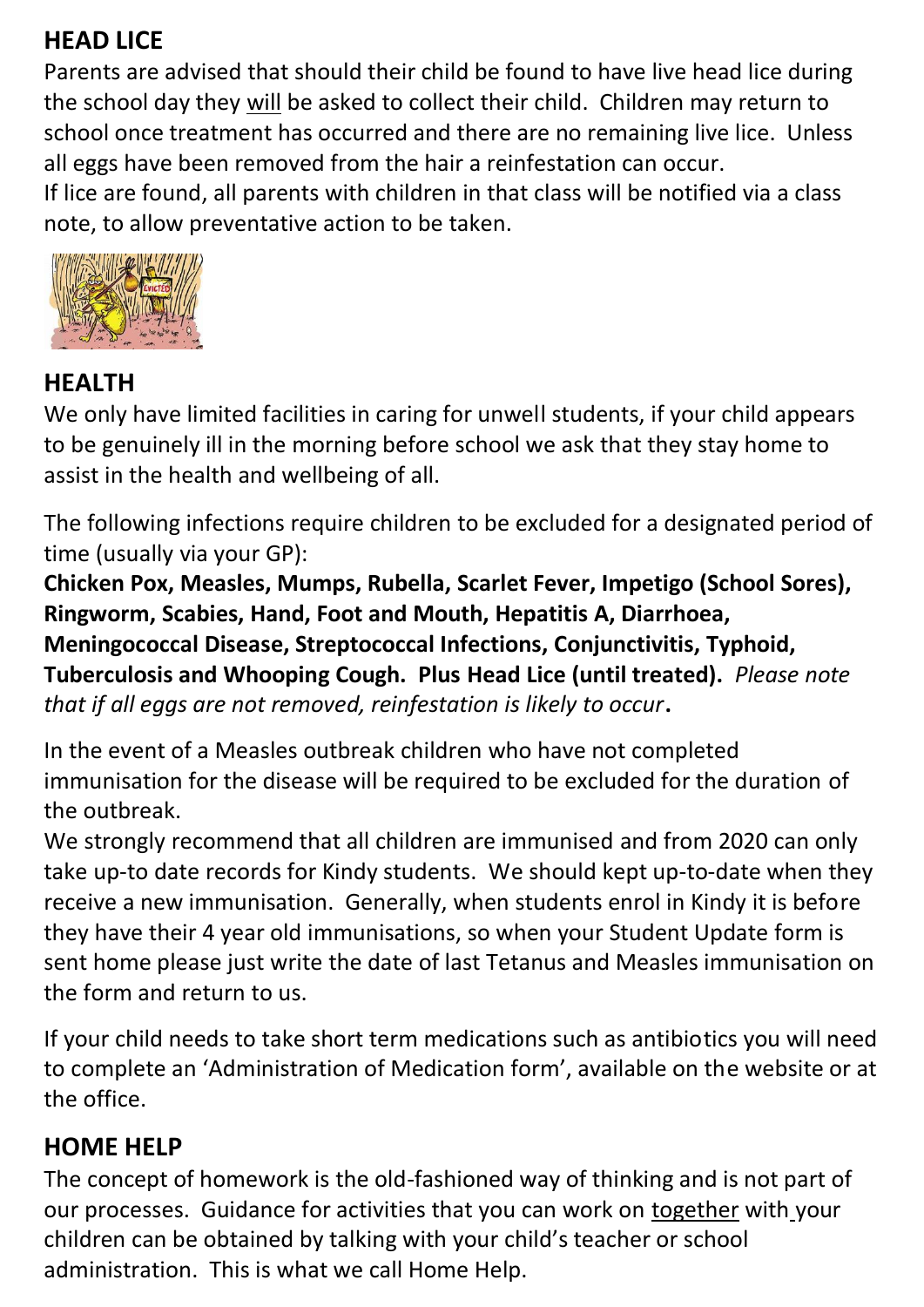### **INCLEMENT WEATHER**

During prolonged periods of hot weather or repeated heavy rain, students may be required to stay in the blocks during lunch or recess. They are fully supervised and allowed to play, eat and drink as normal. Phys Ed and Sports Carnivals may be cancelled/delayed due to weather. We have air conditioners and heaters in all rooms and suggest that students should not go home/stay at home during weather extremes as they also miss out on vital lessons during that day.

### **ILLNESS/INJURIES DURING SCHOOL HOURS**

If your child becomes unwell or is injured throughout the day they will be assessed for severity. If necessary, minor first aid will be administered. Please ensure your contact details are always correct at the office in case we need to call you in an emergency or for more serious illnesses. If we need to call an Ambulance, parents are expected to meet the costs involved.

#### **INSTRUMENTAL MUSIC SCHOOL SERVICES**

Students are aptitude tested in Year 5 for the extension program which runs for Years 5 and 6.

#### **IN-TERM SWIMMING**

Our swimming lessons are conducted yearly with Pre-Primary to Year Six attending lessons at Craigie Leisure Centre. This is an important part of a child's education in Australia and we aim for full participation unless your child is ill or injured.

#### **INTERNET ACCESS**

Students are provided with lap tops and IPads for lessons. Upon enrolment you or your child will be asked to sign an 'Acceptable Usage Agreement' which includes an expected code of conduct for using out ICT equipment and outlines behaviours expected when accessing the internet.

### **LATE ARRIVALS**

Please send your child to the office for a late note for arrivals any later than the siren at 8.50am. This then needs to be handed to the teacher on arrival at class.



### **LATE PICK-UPS**

We know that things don't always go according to plan, therefore late pickups will be sent to the office and we will contact you. If you know you are going to be late, please call the office and allow us to reassure your child and keep them safe. Please endeavour to keep this to a minimum as staff also have other activities and children of their own to take care of after hours.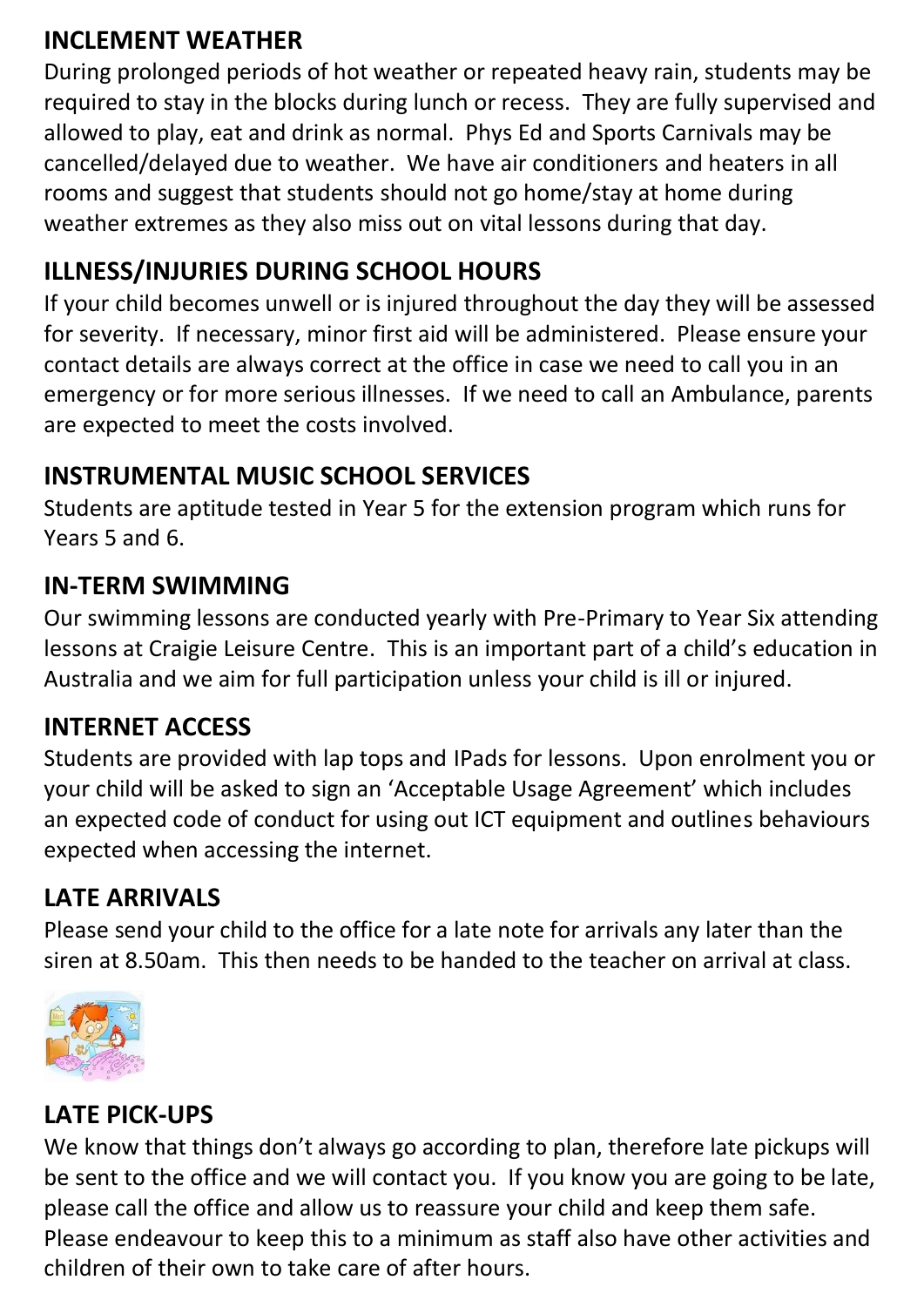### **LEARNING BLOCKS**

Our blocks are named 'K" Block (Kindy), 'A' Block (Pre-Primary – Year Two), 'B' Block (Year Two – Year Four), 'C' Block (Year Four – Year Five), 'C' Block also includes an Art/Science Room, Digital Technologies Lab and 'D' Block (Year Five – Year Six). We also have a large undercover area which houses the Canteen, plus our Music Room.

#### **LIBRARY**

The Philip Moon Resource Centre is open every day for classes to use and borrow items. On your child's library day please ensure they return books previously loaned. If your child hasn't finished reading the book it may be renewed, but still needs to be bought back on library day. If your child's library book is overdue and still at home they are not permitted to borrow. Your child needs a library bag in order to loan books. Books wilfully damaged (drawn in, pages torn etc.) or lost will be charged at their original purchase price.

#### **LOST PROPERTY**

All lost property is stored in a tub in each block. Please regularly check all blocks for your child's missing items. At the end of each term lost property is displayed for all students to have the opportunity to view and claim it. To keep lost property to a minimum please ensure all items are clearly marked with your child's name. Unclaimed clothing will be sent to local charities or washed and used for emergency clothing. School uniforms not claimed may be washed and offered as second hand uniforms through the P&C Uniform Shop.



#### **MEDIA CONSENT**

At enrolment parents are asked to sign a permission form to enable us to publish student's work or images. Those images and/or their work may be published on websites, newsletter, newspapers. Student's names will never be included with their photograph if published (newspaper, other websites with explicate permission prior to publishing). We also ask for parent's email addresses. A Computer Usage agreement is also expected to be signed by either students or their parents before using the school's supplied computer equipment. At this time, you are asked to agree to internet usage, viewing consent for videos and we will provide you with a Third Party Consent for apps and websites used at school. Terms of use are included on the form which you are asked to sign.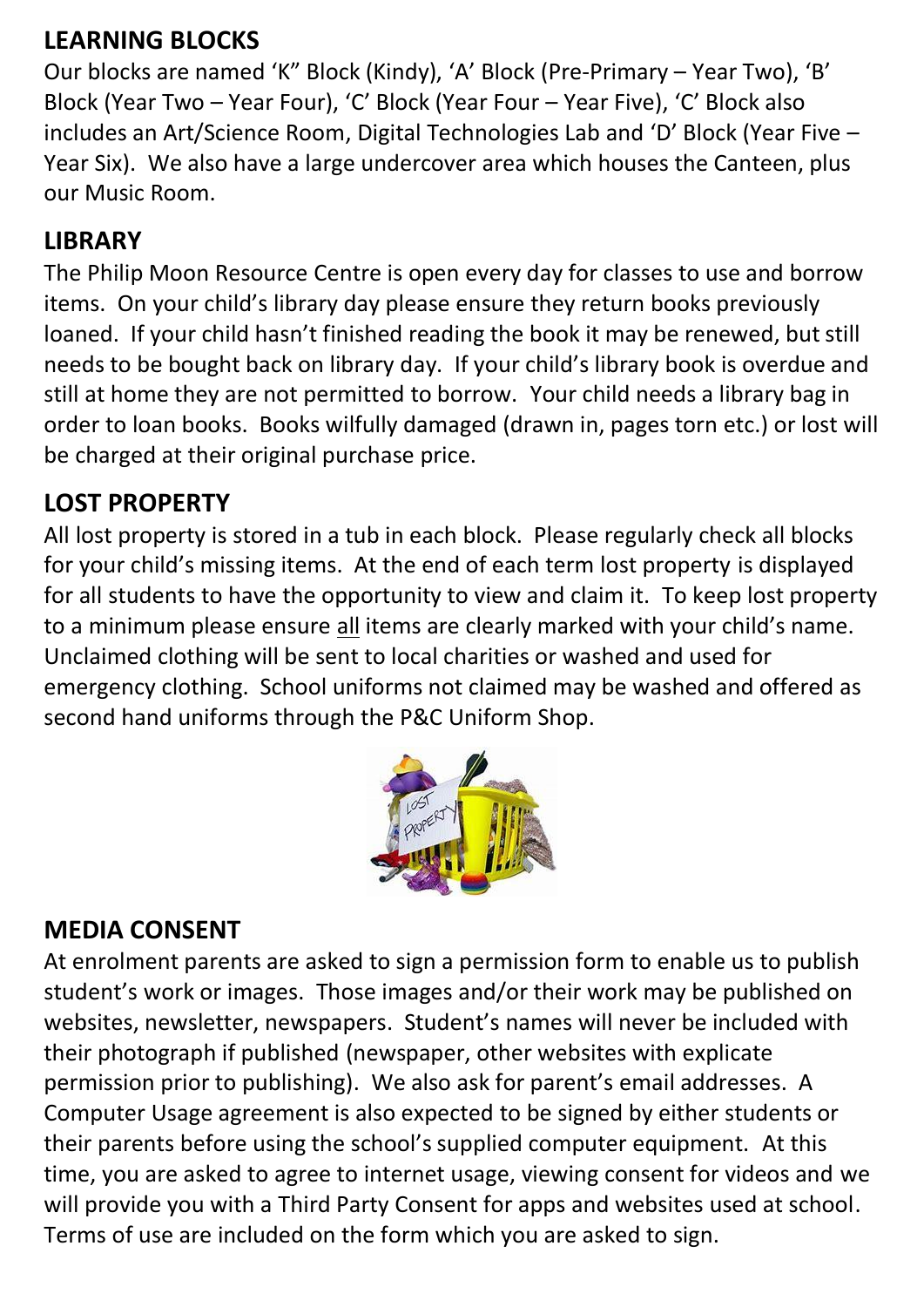#### **MEDICATION**

If a student has a medical condition which may require them to need medication at school, parents will need to complete the necessary forms. Often these forms are provided and discussed during the enrolment process, however if your child's health needs change, please notify us immediately. **Any** changes to medication will require alteration to these forms as they are a legal instruction to those taking the responsibility for administration. All forms require the signature of the prescribing medical practitioner, except short-term Administration of Medication forms (antibiotics, paracetamol etc.), which only require a parent's signature and are available from the website

[http://www.rawlinsonps.wa.edu.au/OtherForms/FORM%203%20ADMINISTRATIO](http://www.rawlinsonps.wa.edu.au/OtherForms/FORM%203%20ADMINISTRATION%20OF%20MEDICATION.pdf) [N%20OF%20MEDICATION.pdf](http://www.rawlinsonps.wa.edu.au/OtherForms/FORM%203%20ADMINISTRATION%20OF%20MEDICATION.pdf) and the office. Students may not bring any medication or herbal preparations to school to self-administer from their bag.

#### **MOBILE PHONES**

Students are not permitted to bring mobile phones to school unless prior arrangement has been made. These arrangements will only be approved for extenuating circumstances. If children bring phones to school they need to be handed to Administration for safe keeping throughout the day. We accept no responsibility for lost or damaged phones. While at school all communication and contact with the student will be made through the office, to maintain security, safety and confidentiality. A copy of our policy is available at the office and on our webpage <http://www.rawlinsonps.wa.edu.au/PhonePolicy.html> . Any breaches to the policy will require a parent meeting and any photos taken will be deleted from the phone at that meeting.

#### **MONEY MATTERS**

Cash payments for all activities can to be given to the class teacher or paid at the office, **correct cash** only please. We try to keep costs to a minimum however, swimming lessons, excursions and buses, interschool carnivals etc. are valuable learning tools and as such we will request the minimum amount to cover costs. Other payment methods are Qkr!, and Direct Bank deposit – please see under Voluntary Contribution section.

If you require a refund from the school, please state in writing why you are asking for a refund, which child to apply the refund to (full name, class and year level) and your Bank name, BSB, Account number and Account name. – forms for refunds are available at the office, please see the Manager Corporate Services.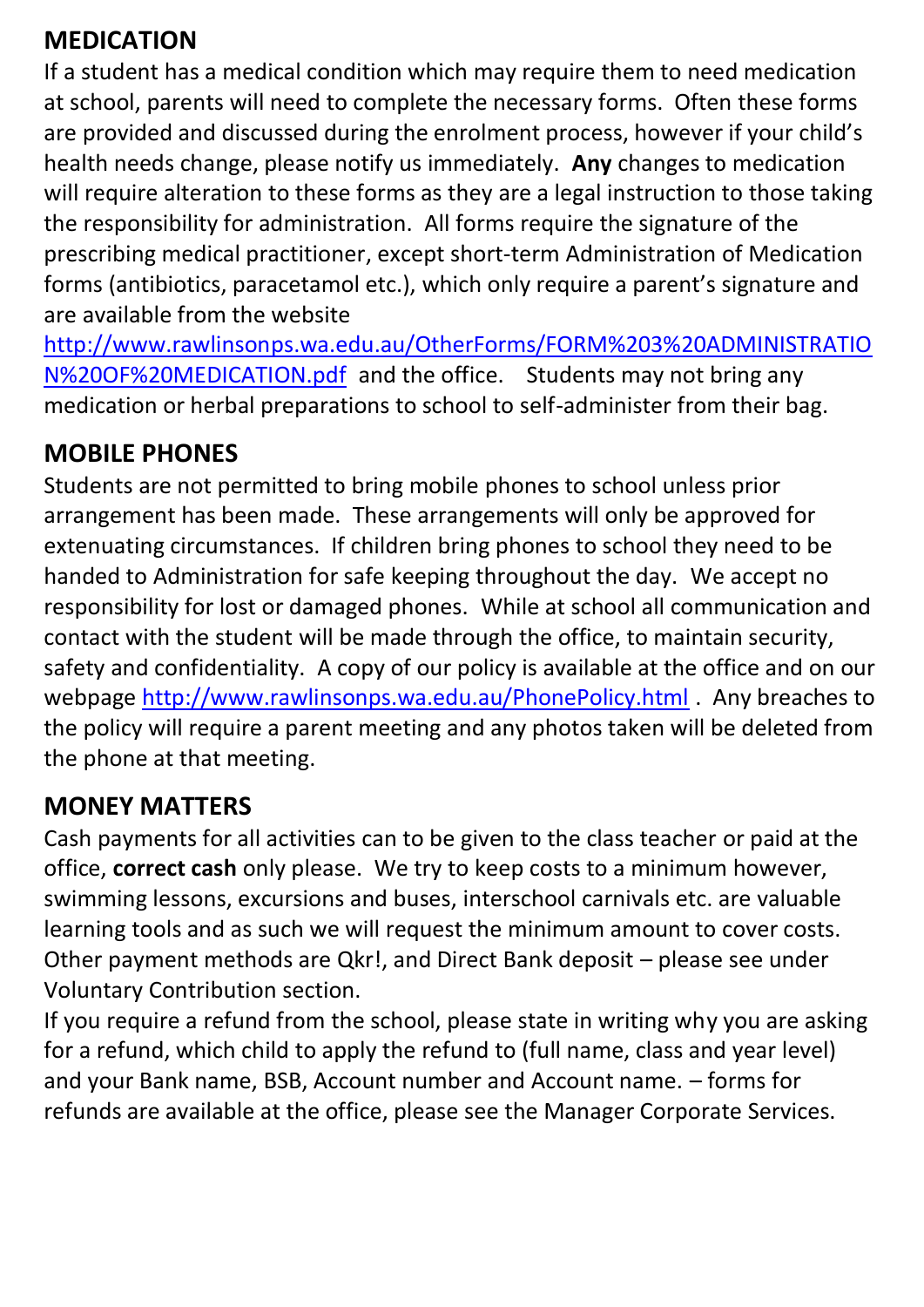### **NEWSLETTERS**

Our school newsletter can be viewed on our Skoolbag app , website at <http://www.rawlinsonps.wa.edu.au/Newsletters.html> , or sign up for an emailed copy. It includes a wealth of valuable information. If your first language is not English, it can also be translated on Skoolbag or on the website.

#### **PARKING**

Parking is available in all unmarked bays, please observe marked bays for staff. Overflow parking is available on the edge of the oval, be aware of students at all times. Kiss and Ride is available at the covered walkway near Admin, please drive around again if your child is not yet there, this is supervised in the afternoons. For everybody's safety observe all road signs, crosswalk, the speed zone of 5km p/h within the carpark and the maximum of 40km p/h during school start and finish times. Street parking is available in bays clearly marked around three sides of the school. Do not park in surrounding driveways, on neighbouring lawns, on or across footpaths or on verges. The City of Wanneroo rangers regularly patrol the area and will issue fines over which the school has no control. We understand that there is a lot of congestion at the start and the end of the school day, please be patient and courteous of other road users. If at all possible we suggest that walking to school is the optimum for everyone.

### **PEAC & JET PROGRAMS**

Testing for PEAC is undertaken at local school level and successful students are offered a place in a participating course. Generally, these programs are run at other schools and parents are advised that they will need to make their own transport arrangements for their children.

### **PLAYGROUND DUTY**

Teachers and Education Assistants are rostered for duty for recess and lunch in all areas of the school. They are clearly visible, wearing an orange vest. Students are encouraged to approach these teachers if they experience difficulties with other students or are injured. Playground behaviour is monitored to ensure that we are aware of any patterns which may occur.

### **PSYCHOLOGIST**

School psychologists help schools meet the social, emotional, learning and behaviour needs of students. Working closely with the school administration, teachers, students and parents, school psychologists help schools make improvements that are good for all students, particular groups of students or individual students. Our School Psychologist is available by referral from the class teacher and referrals are also overseen by the Associate Principal.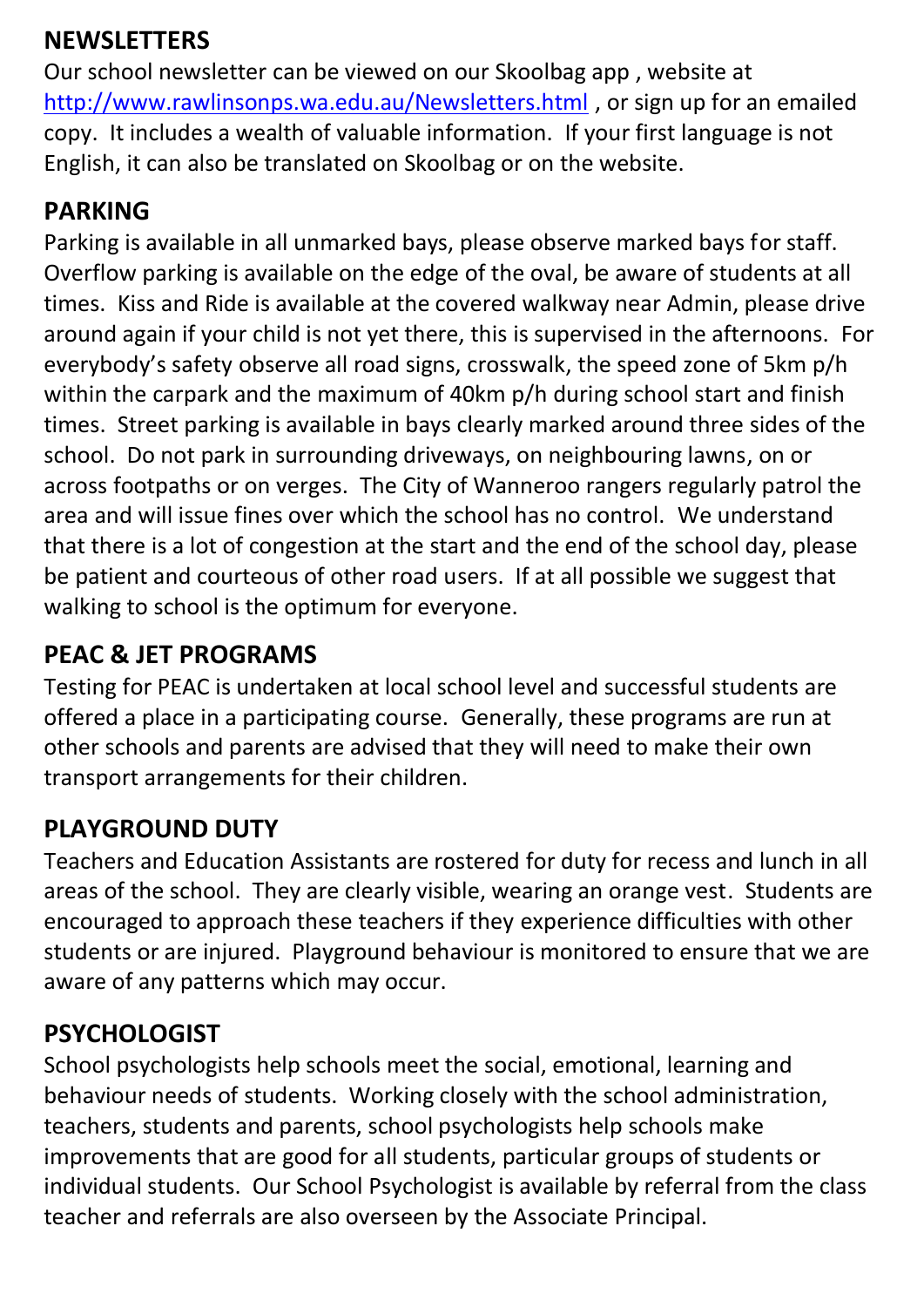### **Qkr!**

Download the free app, add your credit/debit card details and make cashless payments wherever you are for things like excursions, school contributions, lunches and more. Find our school and register your children and their classes. Instructions are available from the office.

# **PUPIL FREE DAYS (SCHOOL DEVELOPMENT DAYS)**

Throughout the year the school is closed to students for School Development, generally once a term. This allows staff to conduct professional learning activities, whole school strategic planning and Department of Education directed programs. You will be notified of which days through our newsletter, app, website calendar [http://www.rawlinsonps.wa.edu.au/calendar.html.](http://www.rawlinsonps.wa.edu.au/calendar.html) School staff also regularly participate in after school professional development.

# **SCHOOL HEALTH SERVICE DELIVERY (NURSE)**

Our School Nurse performs testing for Kindy and Pre-Primary students. The Nurse is also available by referral from their teacher if the teacher raises a concern over vision, hearing etc. with the Associate Principal overseeing the referrals. If you have a concern please raise the issue with the Associate Principal.

### **SCHOOL PHOTOS**

Individual, family and class photos are taken. Further information is available through our newsletter, Skoolbag and website. If you want family photographs, please book at the office prior to the day. Payment is made online at Kapture Photography. You will be provided with both a school code and your child's unique code before Photo Day, you will need these to order the photos.

## **SENSITIVE/CONFIDENTIAL INFORMATION**

We understand that with family breakdowns there can be some issues that are difficult to divulge, however in the interest of your child if there is some information which can assist us with your child's emotional wellbeing and their behaviour, please do not hesitate to contact administration to confidentially discuss the matter. We require copies of VRO's and Family Court documents to be kept on file at the school so that we can adhere to the orders correctly. Also as parenting plans can alter, we ask that you keep us up to date with any changes to VRO's, Family Court documents and Parenting Plans (which can be just a change of agreement verbally.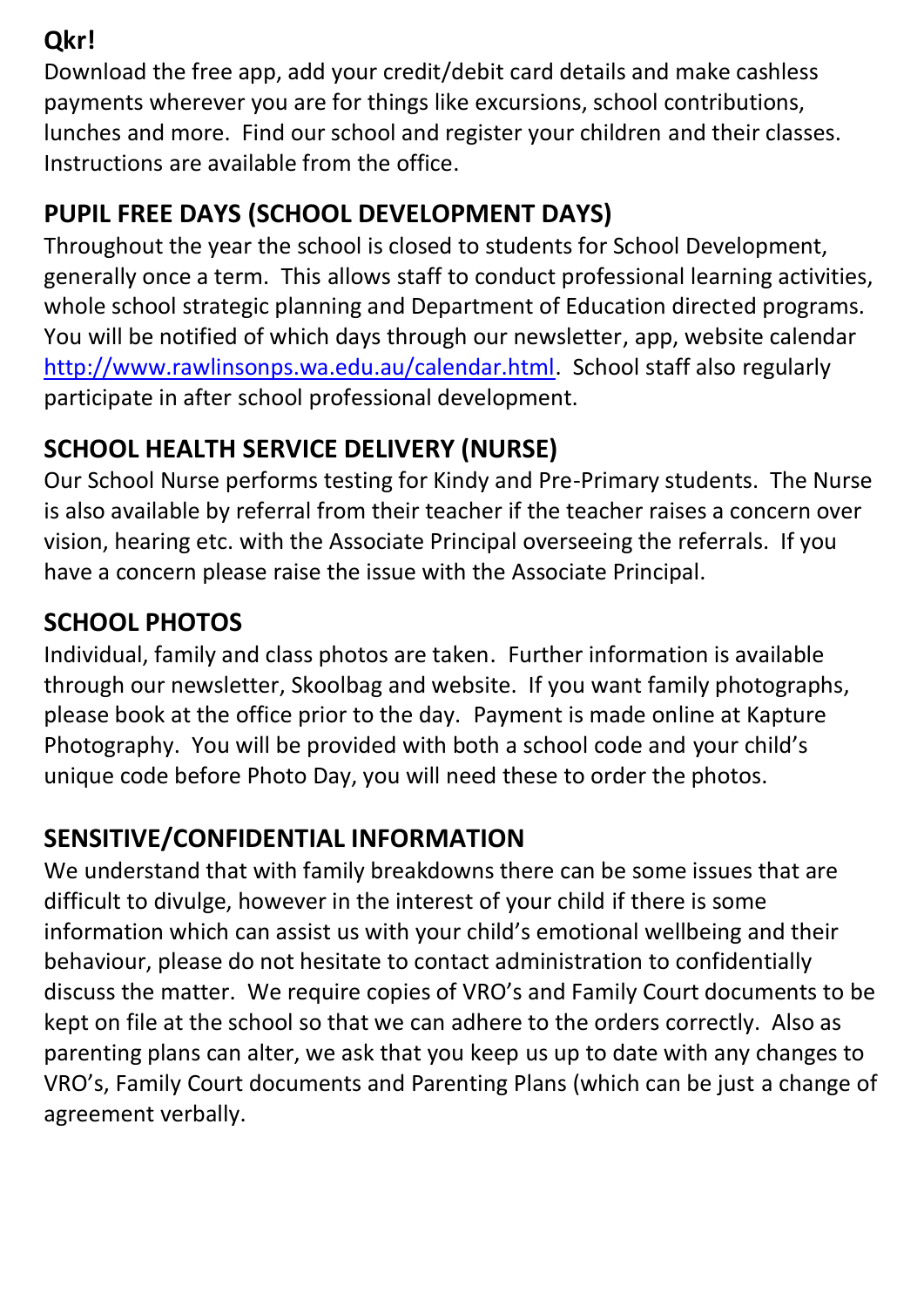### **SIGNING STUDENTS OUT DURING SCHOOL HOURS**

If you need to take your child out of school for appointments etc., please come to the office where you will be issued an 'Authority to leave School Premises' note. This then needs to be handed to the teacher in order for them to release the child to you. Please bring documents to identify yourself.

If a friend or family member is not listed as an emergency contact it may cause some delay as we will phone the parents/guardians to verify before the child will be released to you. An easier way would be for the parent/guardian to supply a note or make a phone call to us prior to your arrival. Please ask those collecting to bring identification with them.

#### **SKOOLBAG APP**

You can download the free app to your mobile device via our website <http://www.rawlinsonps.wa.edu.au/MobileApp.html> . Once you have downloaded the app and followed the parent instructions on our webpage you will be able to access a huge amount of helpful information, including canteen menus, term calendars etc. and we will send an sms direct to your phone reminding you of class notes, permission notes for excursions and school activities as they arise. You can also opt to have alerts emailed to you instead, or as well as receive messages via sms.



### **SPORTS CARNIVALS**

Our school has a comprehensive Physical Education programme which culminates in several Sports Carnivals throughout the year. We join other schools in interschool contests, with selected students travelling to Altone Park and East Beechboro Primary School for both a Summer Carnival and a Winter Carnival and hopefully bringing home the trophy, although our main emphasis is on enjoyment and participation. We hold our Rawlinson Athletics Carnival in third term and welcome friends and family to indulge in some friendly rivalry by cheering on from the sidelines.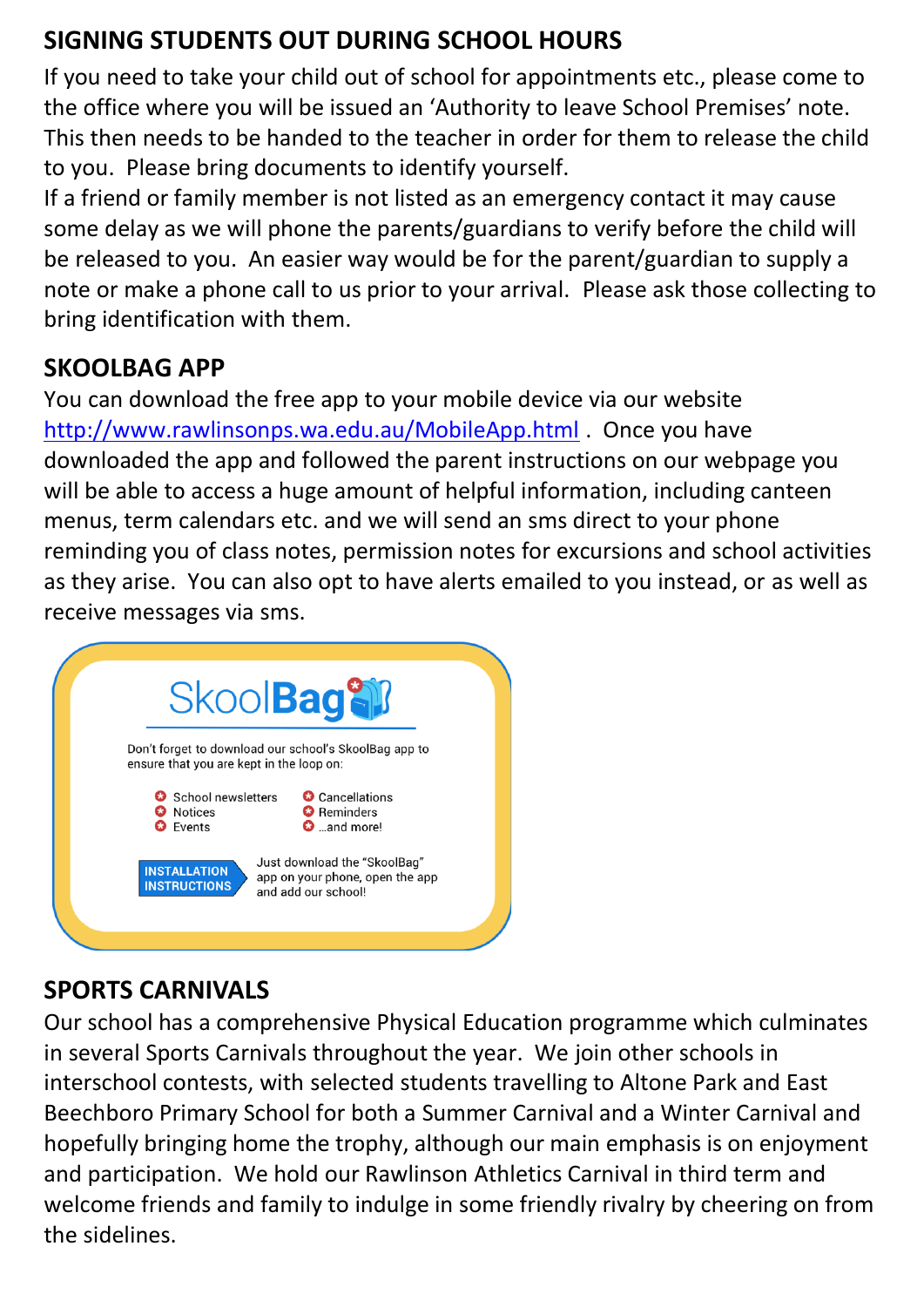### **UNEXPLAINED ABSENCES SMS MESSAGING**

The Department of Education currently provides and supports MGMOutReach software, which our school uses. The software delivers SMS messages notifying parents of their child's absence and seeking an explanation. Messages are automatically generated and sent based on a 'U' (unexplained absence) or 'L' (late to school) code entered in School Information System (SIS). **This system is also used for emergency communication with parents where Skoolbag is not suitable.**

#### **UNIFORMS**

Our uniforms are as pictured:



It is expected that students wear their uniform every day; they are reasonably priced with a few items also available second hand. Our P. & C. runs the Uniform Shop, which is staffed by volunteers only. The Uniform Shop is open monthly on average (published in the Newsletter, Skoolbag and on the website), but uniforms may also be ordered via Qkr! at any time or via the paper order form always available at the office. Our school has a 'No hat, no play' policy year round, whilst it doesn't have to be a Rawlinson hat, one is required every day. We also ask that you provide a Library bag as children may not borrow without one. The preference is for closed shoes such as runners in winter and sandals in summer, although thongs may be worn during swimming lessons. However, we ask that the children change back into footwear suitable for school when they return.

### **VISITORS DURING SCHOOL HOURS, INCLUDING PARENTS**

Please come to the office where you can sign in using our iPad, which you can also sign into contact free using your phone and the QR code on the iPad. For the safety of our students our staff may ask you to identify yourself and show that you have presented at the office prior to entering the grounds. We ask that you interrupt classes as little as possible. Signing in is required during the whole school day – lunch and recess breaks included, even if you are just dropping off forgotten lunches, glasses etc.